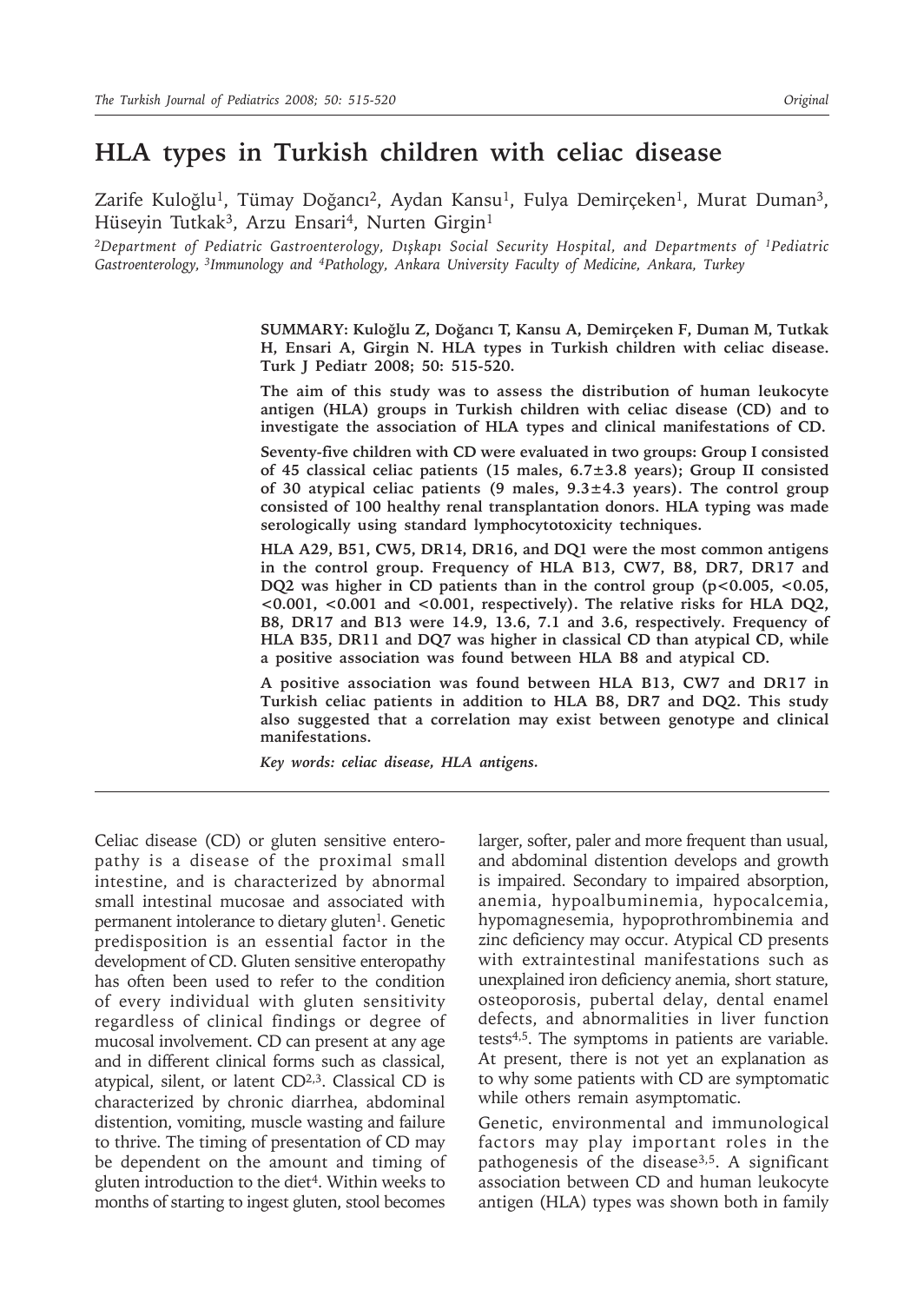and population studies. CD was first found to be associated with HLA B8. Later, it was shown that the disease is associated with expression of HLA DQ2 and HLA DQ86-8. The frequency of HLA groups varies significantly in different populations. Although association of HLA group and CD has been reported in numerous studies, the influence of HLA type on the clinical manifestations of CD has not yet been investigated. The aim of this study was to assess the distribution of HLA groups in Turkish children with CD and to investigate the association of HLA type and clinical manifestations of CD.

#### **Material and Methods**

#### *Study Subjects*

Seventy-five children (51 girls, 24 boys) diagnosed as CD according to the European Society of Pediatric Gastroenterology and Nutrition criteria were included in our study. The mean age of the study population was 7.3±4.09 years (range: 1 to 16 years). They were divided into two groups according to clinical manifestations at diagnosis: Group I consisted of 45 patients with classical CD (15 boys, mean age: 6.7±3.8 years, range: 1-14 years); Group II consisted of 30 patients with atypical CD (9 boys, mean age: 9.3±4.3 years, range: 2-16 years). One hundred (54 M, 46 F) randomly selected individuals from among renal transplant donors served as healthy control subjects.

## *HLA Typing*

Human leukocyte antigen class I and II typing was studied serologically by the standard microlymphocytotoxicity method<sup>6</sup>.

## *Statistical Analysis*

The distribution of HLA types in the groups of patients was compared using  $\chi^2$  test. When frequency of HLA types was below 2%, Fisher's exact test was used. P<0.05 was considered significant. In order to estimate relative risk, the odds ratio method was also used.

## **Results**

The distribution of HLA groups/types in CD patients and controls is shown in Tables I and II. In the control group, HLA A29 (8%), B51 (22%), CW5 (10%), DR1 (17%), DR14

(15%), DR16 (11%), and DQ1 (38%) were the most common HLA types observed in HLA groups A, B, DR and DQ, respectively. In CD patients, HLA B8 (41.9%), B13 (14.9%), CW7 (48.6%) (p<0.05), DR7 (43.1%), DR17  $(17.7\%)$  and DQ2  $(84.7\%)$  (p<0.001) were the most common HLA types observed in HLA groups A, B, C, DR and DQ, respectively.

In odds ratio test, HLA DQ2, B8, DR17 and B13 were demonstrated to have higher risk for development of CD (14.9, 13.6, 7.1 and 3.6, respectively) (Table III).

Classical CD was significantly associated with HLA B35 (24.4%) (p<0.05), DR11 (36.7%) (p<0.01) and DQ7 (31.8%) (p<0.05). In atypical CD, HLA B8 (58.6%) was the most common HLA type in HLA groups  $(p<0.05)$ (Tables IV, V).

# **Discussion**

The observations that CD may occur in firstdegree relatives of children with CD and association between some HLA groups and CD indicate the influence of genetic factors in the disease predisposition. It is demonstrated in both patients and family studies that the genetic feature of CD is multifactorial3-5.

Exposure to gluten in genetically susceptible individuals is the major factor of development of CD. A gluten molecule contains two fractions: gliadin and glutenin. Gliadin fraction is known to be the main cause of CD. The possible interactions of gliadin (and/or its peptide derivates) with intestinal epithelia and the mechanism through which it crosses the epithelial barrier to reach the submucosa are not yet completely explained. After passage of gliadin into the subepithelial compartment, toxic gliadin derivates are deaminated by tissue transglutaminase. Deaminated gliadin epitopes are taken up by antigen presenting cells and are presented by MHC class II molecules HLA DQ2 and/or DQ8 to CD4+ helper T lymphocytes. Activation of T cells results in release of proinflammatory mediators causing damage of enterocytes resulting in villous atrophy9-11. It is thought that class II HLAs are efficient to present peptides produced from digestion of gliadin in the lamina propria of the small bowel mucosa to T cells<sup>11,12</sup>. It is known that most celiac patients (>90%) carry a particular DQ heterodimer encoded by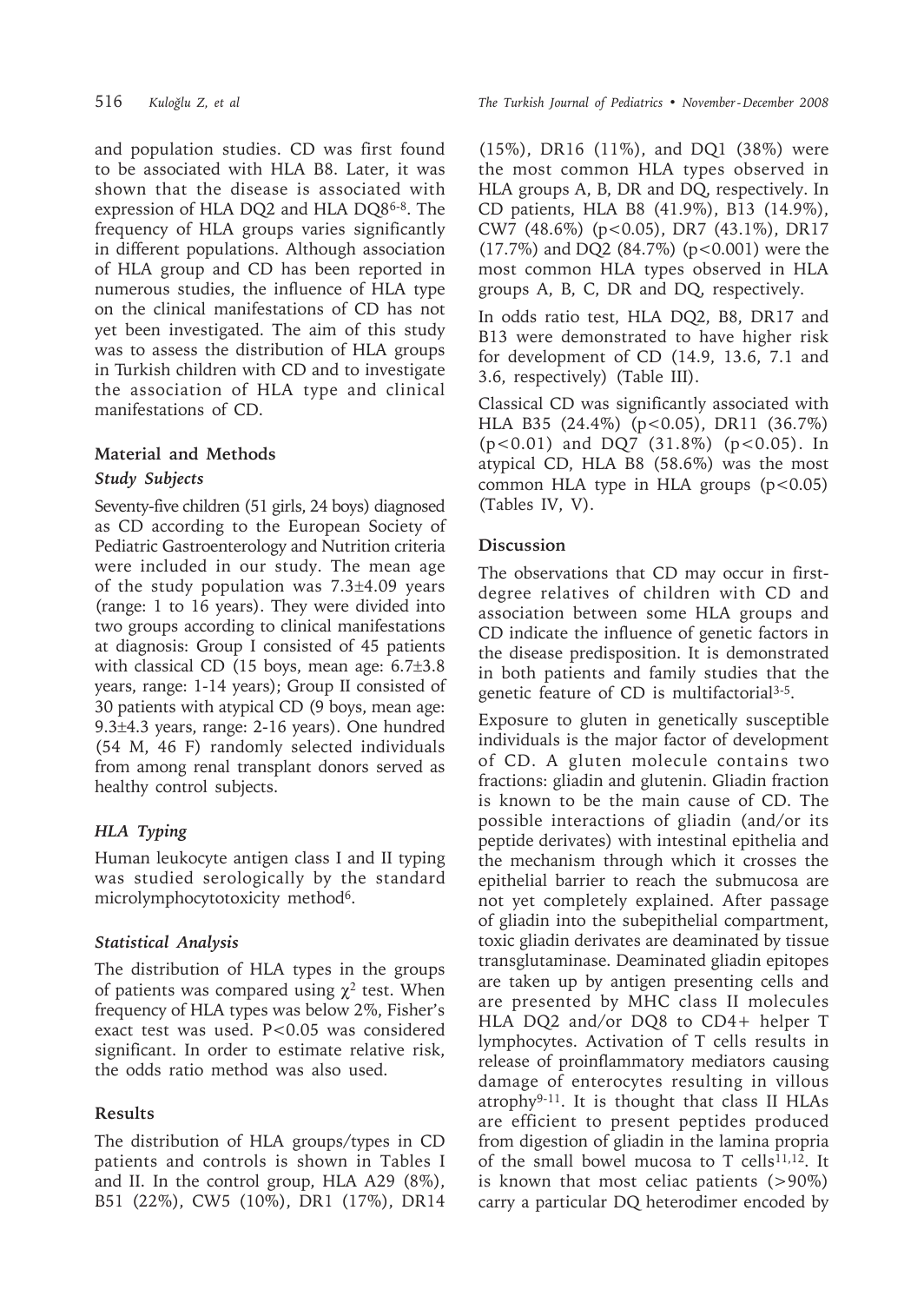|  | Table I. The Frequency of HLA-A, B and C in Celiac Disease Patients and Control Group |  |
|--|---------------------------------------------------------------------------------------|--|
|--|---------------------------------------------------------------------------------------|--|

| HLA-A          | $CD (\%)$               | Control<br>$(\%)$         | $\, {\bf P}$   | HLA-B                    | CD<br>$(\%)$            | Control<br>$(\%)$ | $\mathbf{p}$     | HLA-C           | CD<br>$(\%)$     | Control<br>$(\%)$ | $\, {\bf p}$ |
|----------------|-------------------------|---------------------------|----------------|--------------------------|-------------------------|-------------------|------------------|-----------------|------------------|-------------------|--------------|
| A1             | 29.7                    | 24                        | >0.05          | ${\rm B}8$               | 41.9                    | $\sqrt{5}$        | < 0.01           | CW              | 4.1              | $\boldsymbol{0}$  | >0.05        |
| A2             | 41.9                    | 45                        | >0.05          | B7                       | 5.4                     | 12                | > 0.05           | CW1             | 6.8              | 12                | >0.05        |
| A <sub>3</sub> | 20.3                    | 24                        | >0.05          | <b>B13</b>               | 14.9                    | $\overline{5}$    | < 0.05           | CW2             | 9.5              | 10                | >0.05        |
| A9             | $\boldsymbol{0}$        | $\mathbf{1}$              | >0.05          | <b>B14</b>               | 1.4                     | $\mathfrak z$     | >0.05            | CW <sub>3</sub> | 10.8             | $9\,$             | >0.05        |
| A11            | 14.9                    | 12                        | >0.05          | <b>B15</b>               | $\boldsymbol{0}$        | $\,1\,$           | >0.05            | CW4             | 21.6             | 26                | >0.05        |
| A23            | $8.1\,$                 | $\sqrt{5}$                | >0.05          | <b>B17</b>               | $\mathbf{1}$            | $\boldsymbol{0}$  | >0.05            | CW <sub>5</sub> | $\boldsymbol{0}$ | 10                | < 0.05       |
| A24            | 20.3                    | 21                        | >0.05          | <b>B18</b>               | 5.4                     | $\,1\,$           | >0.05            | CW <sub>6</sub> | 24.3             | 21                | >0.05        |
| A26            | 13.5                    | 14                        | >0.05          | <b>B27</b>               | 5.4                     | 6                 | > 0.05           | CW7             | 48.6             | 33                | < 0.05       |
| A29            | $\boldsymbol{0}$        | $\,8\,$                   | < 0.05         | <b>B35</b>               | 16.4                    | 26                | >0.05            | CW8             | $\mathbf{0}$     | $\overline{2}$    | >0.05        |
| A28            | 5.4                     | 4                         | >0.05          | <b>B38</b>               | 8.1                     | $\,8\,$           | > 0.05           |                 |                  |                   |              |
| A30            | 0.5                     | $\,8\,$                   | >0.05          | <b>B37</b>               | $\mathbf{0}$            | $\mathbf{2}$      | > 0.05           |                 |                  |                   |              |
| A31            | 1.4                     | $\sqrt{3}$                | >0.05          | <b>B39</b>               | 2.7                     | 6                 | > 0.05           |                 |                  |                   |              |
| A32            | 5.4                     | 5                         | >0.05          | <b>B40</b>               | $\boldsymbol{0}$        | $\sqrt{3}$        | > 0.05           |                 |                  |                   |              |
| A33            | $\boldsymbol{0}$        | $\overline{c}$            | >0.05          | <b>B41</b>               | 4.1                     | $\overline{4}$    | > 0.05           |                 |                  |                   |              |
| A34            | 1.4                     | $\boldsymbol{0}$          | >0.05          | <b>B44</b>               | 12.2                    | 15                | >0.05            |                 |                  |                   |              |
| A35            | $\boldsymbol{0}$<br>1.4 | $\boldsymbol{0}$<br>$\,1$ | >0.05<br>>0.05 | <b>B48</b><br><b>B49</b> | $\boldsymbol{0}$<br>8.1 | $\sqrt{2}$<br>10  | > 0.05<br>> 0.05 |                 |                  |                   |              |
| A36<br>A66     | 1.4                     | $\mathfrak{Z}$            | >0.05          | <b>B50</b>               | 9.5                     | 6                 | > 0.05           |                 |                  |                   |              |
| A68            | 2.7                     | $\mathfrak{Z}$            | > 0.05         | <b>B51</b>               | 9.5                     | 22                | < 0.05           |                 |                  |                   |              |
| A69            | 2.7                     | 1                         | >0.05          | <b>B52</b>               | 4.1                     | $\overline{7}$    | > 0.05           |                 |                  |                   |              |
| A74            | 1.4                     | $\mathbf{1}$              | >0.05          | <b>B53</b>               | $\boldsymbol{0}$        | $1\,$             | > 0.05           |                 |                  |                   |              |
|                |                         |                           |                | <b>B54</b>               | 2.7                     | $\mathbf{1}$      | >0.05            |                 |                  |                   |              |
|                |                         |                           |                | <b>B55</b>               | 2.7                     | 12                | < 0.05           |                 |                  |                   |              |
|                |                         |                           |                | <b>B56</b>               | 1.4                     | $\mathbf{1}$      | > 0.05           |                 |                  |                   |              |
|                |                         |                           |                | <b>B57</b>               | 4.1                     | $\overline{4}$    | >0.05            |                 |                  |                   |              |
|                |                         |                           |                | <b>B58</b>               | 1.4                     | $\overline{4}$    | > 0.05           |                 |                  |                   |              |
|                |                         |                           |                | <b>B62</b>               | 2.7                     | $\sqrt{3}$        | >0.05            |                 |                  |                   |              |
|                |                         |                           |                | <b>B63</b>               | 1.4                     | $\boldsymbol{0}$  | >0.05            |                 |                  |                   |              |
|                |                         |                           |                | <b>B64</b>               | $\mathbf{0}$            | $\,1\,$           | > 0.05           |                 |                  |                   |              |
|                |                         |                           |                | <b>B65</b>               | $\mathbf{0}$            | $\sqrt{2}$        | > 0.05           |                 |                  |                   |              |
|                |                         |                           |                | <b>B71</b>               | 1.4                     | $\mathbf{0}$      | > 0.05           |                 |                  |                   |              |
|                |                         |                           |                | <b>B72</b>               | 1.4                     | $\boldsymbol{0}$  | > 0.05           |                 |                  |                   |              |
|                |                         |                           |                | <b>B73</b>               | $\mathbf{0}$            | $\mathbf{1}$      | > 0.05           |                 |                  |                   |              |
|                |                         |                           |                | <b>B75</b>               | 1.4                     | $\mathbf{1}$      | > 0.05           |                 |                  |                   |              |
|                |                         |                           |                | <b>B78</b>               | $\boldsymbol{0}$        | $\mathbf{1}$      | >0.05            |                 |                  |                   |              |
|                |                         |                           |                | <b>BW</b>                | 1.4                     | $\mathbf{0}$      | > 0.05           |                 |                  |                   |              |

**Table II.** The Frequency of HLA-DR and DQ in Celiac Disease Patients and Control Group

|                  |             | Control  |        |                 | CD     | Control        |             |
|------------------|-------------|----------|--------|-----------------|--------|----------------|-------------|
| <b>HLA DR</b>    | $CD$ $(\%)$ | $(\%)$   | P      | HLA DQ          | $(\%)$ | $(\%)$         | $\mathbf P$ |
| D DR1            |             | 17       | < 0.01 | DQ1             | 11.1   | 38             | < 0.01      |
| DR4              | 22.2        | 32       | > 0.05 | DQ <sub>2</sub> | 84.7   | 27             | < 0.01      |
| DR7              | 43.1        | 17       | < 0.01 | DQ3             | 6.9    | $\mathbf{0}$   | > 0.05      |
| DR <sub>8</sub>  | 2.8         | 3        | >0.05  | DQ4             | 1.4    | 3              | > 0.05      |
| DR <sub>9</sub>  | 2.8         | 1        | >0.05  | DQ5(DQ1)        | 6.9    | 19             | < 0.05      |
| DR <sub>10</sub> | 2.8         | $\Omega$ | >0.05  | DQ6(DQ1)        | 4.2    | 15             | < 0.05      |
| DR11             | 25          | 34       | >0.05  | DQ7(DQ3)        | 23.6   | 43             | > 0.05      |
| DR <sub>12</sub> | 2.8         | 3        | >0.05  | DQ8(DQ3)        | 15.3   | 19             | > 0.05      |
| DR <sub>13</sub> | 9.9         | 16       | >0.05  | DQ9(DQ3)        | 1.4    | $\overline{4}$ | >0.05       |
| DR <sub>14</sub> | 2.8         | 15       | < 0.05 |                 |        |                |             |
| DR <sub>15</sub> | 8.3         | 22       | < 0.05 |                 |        |                |             |
| DR <sub>16</sub> | 1.4         | 11       | <0.05  |                 |        |                |             |
| DR <sub>17</sub> | 57.7        | 16       | < 0.01 |                 |        |                |             |
| DR51             | 2.8         | 30       | < 0.01 |                 |        |                |             |
| DR52             | 51.4        | 71       | < 0.01 |                 |        |                |             |
| <b>DR53</b>      | 47.2        | 50       | > 0.05 |                 |        |                |             |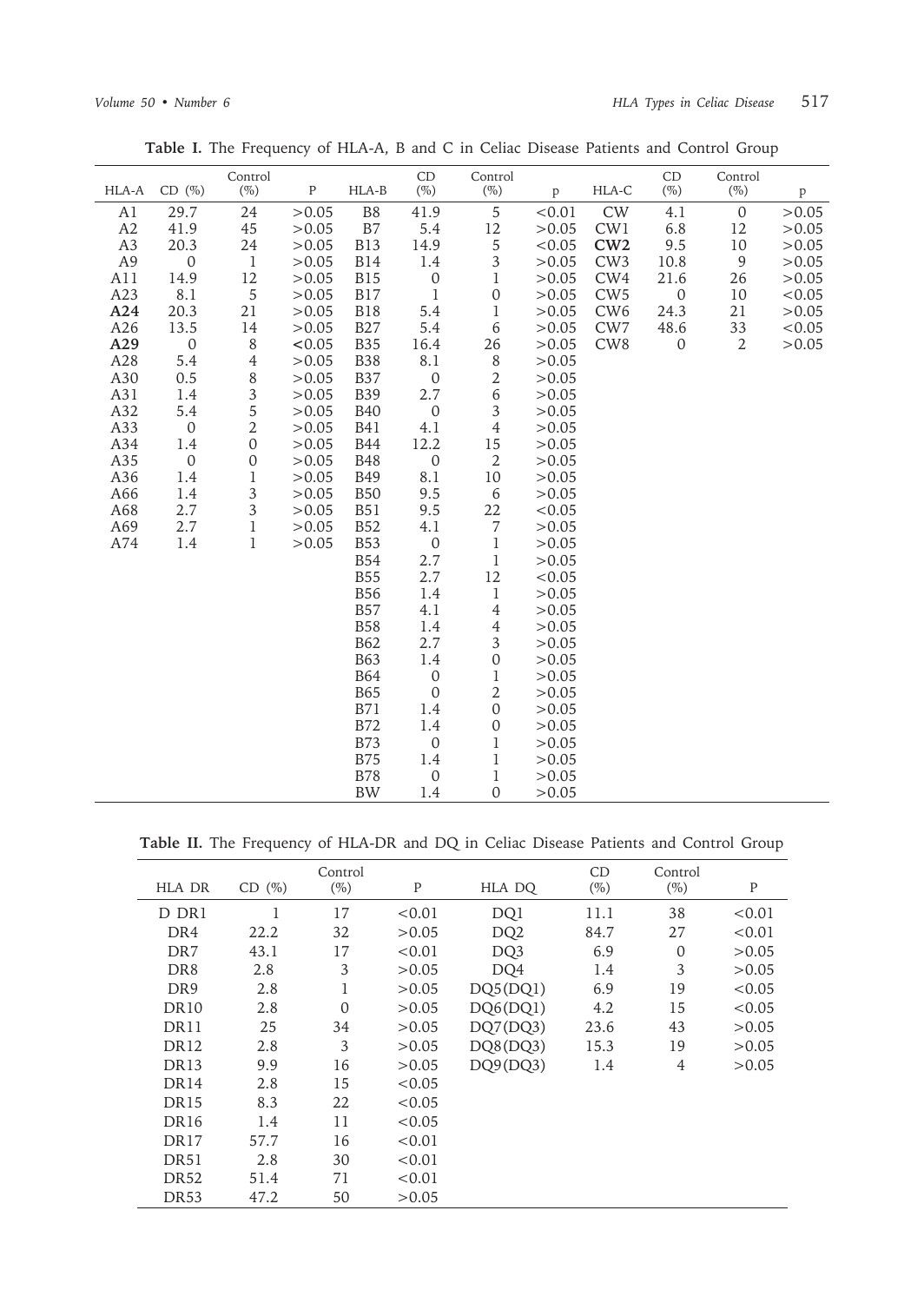| <b>HLA</b>       | CD(n)          | Control (n) | p       | Odds ratio | Confidence interval |
|------------------|----------------|-------------|---------|------------|---------------------|
| B <sub>8</sub>   | 31             | 8           | < 0.001 | 13.6       | 4.9-37.6            |
| <b>B13</b>       | 11             | 5           | < 0.05  | 3.3        | $1.09 - 1.0$        |
| CW <sub>7</sub>  | 36             | 33          | < 0.05  | 1.9        | $1.03 - 3.5$        |
| DR7              | 31             | 17          | < 0.001 | 3.6        | $1.8 - 7.4$         |
| DR <sub>17</sub> | 41             | 16          | < 0.001 | 7.17       | $3.5 - 14.6$        |
| DQ <sub>2</sub>  | 61             | 27          | < 0.001 | 14.9       | $6.8 - 32.6$        |
| A29              |                | 8           | < 0.005 | 0.073      | $0.004 - 1.28$      |
| <b>B51</b>       | 7              | 22          | < 0.05  | 0.37       | $0.14 - 0.9$        |
| B55              | $\overline{2}$ | 12          | < 0.05  | 0.2        | $0.4 - 0.9$         |
| CW <sub>5</sub>  |                | 10          | < 0.005 | 0.0059     | $0.003 - 1.07$      |
| DR <sub>14</sub> | 2              | 15          | < 0.001 | 0.16       | $0.03 - 0.7$        |
| DR <sub>15</sub> | 6              | 22          | < 0.05  | 0.3        | $0.12 - 0.84$       |
| DR <sub>16</sub> | Ŧ.             | 11          | < 0.05  | 0.1        | $0.14 - 0.91$       |
| DQ1              | 8              | 38          | < 0.001 | 0.2        | 0.88-0.47           |
| DQ <sub>5</sub>  | 5              | 19          | < 0.05  | 0.31       | $0.11 - 0.89$       |
| DQ6              | 3              | 15          | < 0.05  | 0.24       | $0.68 - 0.88$       |

**Table III.** HLA Types Associated with Celiac Disease

**Table IV.** The Frequency of HLA-A, B and C in Classical and Atypical CD

| HLA-A          | Classical<br>$CD$ $(\%)$ | Atypical<br>$CD$ $(\%)$ | $\mathbf{p}$ | HLA-B      | Classical<br>$CD$ $(\%)$ | Atypical<br>$CD (\%)$ | $\mathbf{p}$ | HLA-C           | Classical<br>$CD (\%)$ | Atypical<br>$CD$ $(\%)$ | $\, {\bf p}$ |
|----------------|--------------------------|-------------------------|--------------|------------|--------------------------|-----------------------|--------------|-----------------|------------------------|-------------------------|--------------|
| A1             | 31.1                     | 27.6                    | >0.05        | B8         | 31.1                     | 58.6                  | < 0.05       | CW              | 2.2                    | 6.9                     | >0.05        |
| A2             | 42.2                     | 41.4                    | >0.05        | B7         | 4.4                      | 6.9                   | >0.05        | CW1             | 8.9                    | 3.6                     | >0.05        |
| A <sub>3</sub> | 20                       | 20.7                    | >0.05        | <b>B13</b> | 20                       | 6.9                   | >0.05        | CW <sub>2</sub> | 11.2                   | 6.9                     | > 0.05       |
| A <sub>9</sub> | 2.2                      | $\mathbf{0}$            | > 0.05       | <b>B14</b> | $\mathbf{0}$             | 3.4                   | >0.05        | CW <sub>3</sub> | 2.2                    | $\mathbf{0}$            | >0.05        |
| A11            | 8.9                      | 24.1                    | >0.05        | <b>B17</b> | $\theta$                 | 3.4                   | >0.05        | CW <sub>4</sub> | 15.6                   | 31                      | >0.05        |
| A23            | 4.4                      | 13.4                    | >0.05        | <b>B18</b> | 9                        | $\overline{0}$        | >0.05        | CW <sub>6</sub> | 26.7                   | 20.7                    | > 0.05       |
| A24            | 20                       | 20.7                    | > 0.05       | <b>B19</b> | 2.2                      | $\overline{0}$        | >0.05        | CW <sub>7</sub> | 44.4                   | 55.2                    | >0.05        |
| A26            | 13.3                     | 13.8                    | >0.05        | <b>B27</b> | 8.9                      | $\overline{0}$        | >0.05        |                 |                        |                         |              |
| A28            | 4.4                      | 6.9                     | >0.05        | <b>B35</b> | 24.4                     | 3.6                   | < 0.05       |                 |                        |                         |              |
| A30            | 11.4                     | 6i9                     | >0.05        | <b>B38</b> | 6.7                      | 10.3                  | >0.05        |                 |                        |                         |              |
| A31            | 2.2                      | $\mathbf{0}$            | >0.05        | <b>B39</b> | $\mathbf{0}$             | 6.9                   | >0.05        |                 |                        |                         |              |
| A32            | 6.7                      | 3.4                     | >0.05        | <b>B41</b> | 4.4                      | 3.4                   | >0.05        |                 |                        |                         |              |
| A34            | $\mathbf{0}$             | 3.4                     | > 0.05       | <b>B44</b> | 13.3                     | 10.3                  | >0.05        |                 |                        |                         |              |
| A36            | $\mathbf{0}$             | 3.4                     | > 0.05       | <b>B49</b> | 8.9                      | 6.9                   | >0.05        |                 |                        |                         |              |
| A49            | 2.2                      | 3.4                     | >0.05        | <b>B50</b> | 11.1                     | 6.9                   | >0.05        |                 |                        |                         |              |
| A66            | 2.2                      | $\boldsymbol{0}$        | >0.05        | <b>B51</b> | 6.7                      | 13.8                  | >0.05        |                 |                        |                         |              |
| A68            | 2.2                      | 3.4                     | >0.05        | <b>B52</b> | 2.2                      | 6.9                   | >0.05        |                 |                        |                         |              |
| A69            | 2.2                      | 3.4                     | > 0.05       | <b>B54</b> | 4.4                      | $\theta$              | >0.05        |                 |                        |                         |              |
| A74            | 2.2                      | $\boldsymbol{0}$        | >0.05        | <b>B55</b> | 2.2                      | 3.4                   | >0.05        |                 |                        |                         |              |
|                |                          |                         |              | <b>B56</b> | 2.2                      | $\overline{0}$        | >0.05        |                 |                        |                         |              |
|                |                          |                         |              | <b>B57</b> | 4.4                      | 3.4                   | >0.05        |                 |                        |                         |              |
|                |                          |                         |              | <b>B58</b> | $\boldsymbol{0}$         | 3.4                   | >0.05        |                 |                        |                         |              |
|                |                          |                         |              | <b>B60</b> | 2.2                      | 13.8                  | >0.05        |                 |                        |                         |              |
|                |                          |                         |              | <b>B62</b> | 4.4                      | $\overline{0}$        | >0.05        |                 |                        |                         |              |
|                |                          |                         |              | <b>B63</b> | 2.2                      | $\mathbf{0}$          | >0.05        |                 |                        |                         |              |
|                |                          |                         |              | <b>B71</b> | $\theta$                 | 3.4                   | >0.05        |                 |                        |                         |              |
|                |                          |                         |              | <b>B72</b> | $\boldsymbol{0}$         | 3.4                   | > 0.05       |                 |                        |                         |              |
|                |                          |                         |              | <b>B75</b> | 2.3                      | $\mathbf{0}$          | >0.05        |                 |                        |                         |              |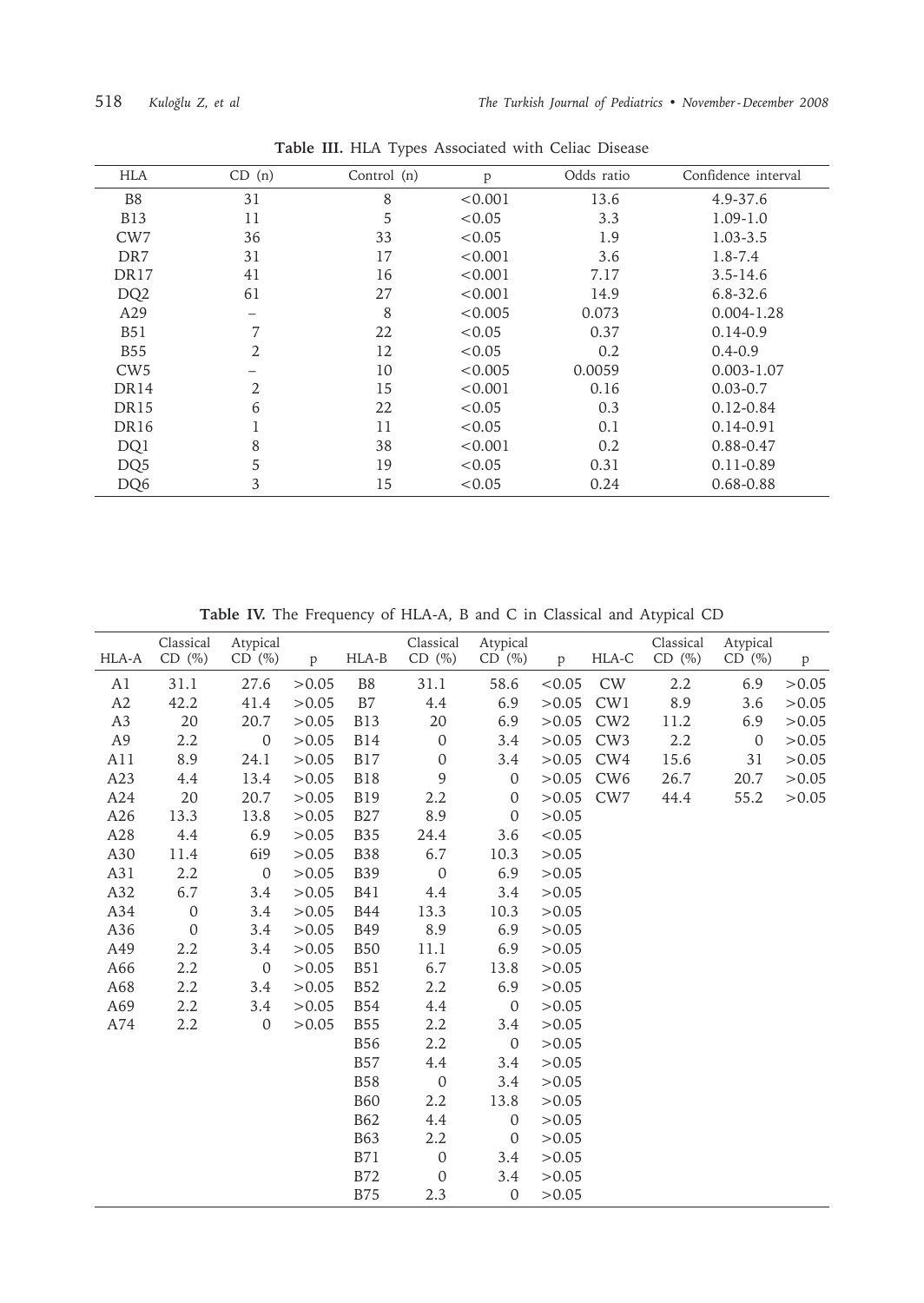| HLA DR           | Classical<br>$CD(\%)$ | Atypical<br>$CD (\%)$ | $\mathbf{p}$ | HLA DQ          | Classical<br>$CD(\%)$ | Atypical<br>$CD (\%)$ | P      |
|------------------|-----------------------|-----------------------|--------------|-----------------|-----------------------|-----------------------|--------|
| DR1              | $\Omega$              | 3.7                   | >0.05        | DQ1             | 6.8                   | 17.9                  | >0.05  |
| DR4              | 20.5                  | 5                     | >0.05        | DQ <sub>2</sub> | 84.1                  | 85.7                  | > 0.05 |
| DR7              | 45.5                  | 39.3                  | >0.05        | DQ3             | 9.1                   | 3.6                   | >0.05  |
| DR <sub>8</sub>  | 2.3                   | 3.6                   | >0.05        | DQ4             | 2.3                   | $\mathbf{0}$          | > 0.05 |
| DR <sub>9</sub>  | 4.3                   | $\theta$              | >0.05        | DQ5(DQ1)        | 6.8                   | 7.1                   | > 0.05 |
| DR <sub>10</sub> | 4.5                   | $\mathbf{0}$          | >0.05        | DQ6(DQ1)        | 4.5                   | 3.6                   | > 0.05 |
| DR11             | 36.4                  | 7.1                   | < 0.01       | DQ7(DQ3)        | 31.8                  | 10.7                  | < 0.05 |
| DR <sub>12</sub> | 2.3                   | 3.6                   | >0.05        | DQ8(DQ3)        | 15.9                  | 14.3                  | > 0.05 |
| DR <sub>13</sub> | 9.3                   | 10.7                  | >0.05        | DQ9(DQ3)        | $\mathbf{0}$          | 3.4                   | > 0.05 |
| DR <sub>14</sub> | 4.5                   | $\Omega$              | >0.05        |                 |                       |                       |        |
| DR <sub>15</sub> | 6.8                   | 10.7                  | >0.05        |                 |                       |                       |        |
| DR <sub>16</sub> | $\mathbf{0}$          | 3.7                   | > 0.05       |                 |                       |                       |        |
| DR <sub>17</sub> | 2.3                   | $\theta$              | >0.05        |                 |                       |                       |        |
| DR51             | 2.3                   | 3.6                   | >0.05        |                 |                       |                       |        |
| DR <sub>52</sub> | 52.3                  | 50                    | >0.05        |                 |                       |                       |        |
| <b>DR53</b>      | 50                    | 42.9                  | >0.05        |                 |                       |                       |        |

**Table V.** The Frequency of HLA-DR and DQ in Classical and Atypical CD

DQ2 (DQA1\*0501/DQB 1\*0201) alleles<sup>12,13</sup>. Association of HLA DQ alleles with CD can explain the immunological concept of the disease pathogenesis; however, it does not explain the wide range of disease manifestations.

Our results showed that HLA B8, B13, CW7, DR7, DR17 and DQ2 were found in higher frequencies in celiac patients. Firstly, frequency of HLA B8 in celiac patients has been reported as  $45-88\%$ <sup>14</sup>. Later, it was observed that frequency of HLA DR3 is also increased and that the association with HLA B8 simply reflected the linkage disequilibrium between the alleles that coded for these antigens<sup>15</sup>. In our study, frequency of HLA B8 in CD was 41.9%, which is similar to other reports. Our study confirmed the strong association of CD and HLA DQ2. However, HLA DQ8, which is known as one of the most common antigens in CD, was not found to be frequent among our celiac patients.

The association between HLA DR3/DR7 and CD is explained by the linkage disequilibrium of these alleles with DQ2 allele<sup>16</sup>. Although in our study, frequency of HLA DR7 in celiac patients was significantly increased, we did not demonstrate an association between DR3 and CD. Difference of HLA distribution may be associated with genetic heterogeneity and geographic region. While in northern Europe, frequency of HLA DR3 is 95%, in southern Europe, HLA DR3 and DR7 are the most common HLAs<sup>17,18</sup>. It was previously reported in Turkish children by Erkan et al.<sup>19</sup> and Altuntaş et al.20 that HLA A2, A9, B35, B4, DR2, DR4, DR53, CW4 and DQ4 were the most common antigens among celiac patients. According to these data, we may conclude that the HLA groups that are found to be strongly associated with CD are not seen in high frequency in the general Turkish population.

Based on recent epidemiological data, prevalence of CD is similar in Europe and North America, but clinical presentation is different. Early onset classical form is more commonly seen in Europe than in North America. It is unclear why presentation of CD differs from country to country or person to person. It is suggested that the difference in clinical presentations may be due to HLA-related predisposing genes or gluten intake21. Genotype-phenotype association was reported by Vogelsang et al.22, who found that HLA B8 and CW7 might lead to late onset of CD. To our knowledge, association of HLA types and clinical manifestations has not been studied previously. In our study, an association was found between HLA types and different forms of CD. While in classical CD patients with chronic diarrhea, weight loss, abdominal distention and malnutrition, HLA B35, DR11 and DQ7 were the most frequent antigens, HLA B8 was the most frequent antigen in atypical CD patients who presented with extraintestinal manifestations.

In conclusion, this study demonstrated that HLA types are important in the development of CD, and HLA B8, CW7, DR7, DQ2, B13